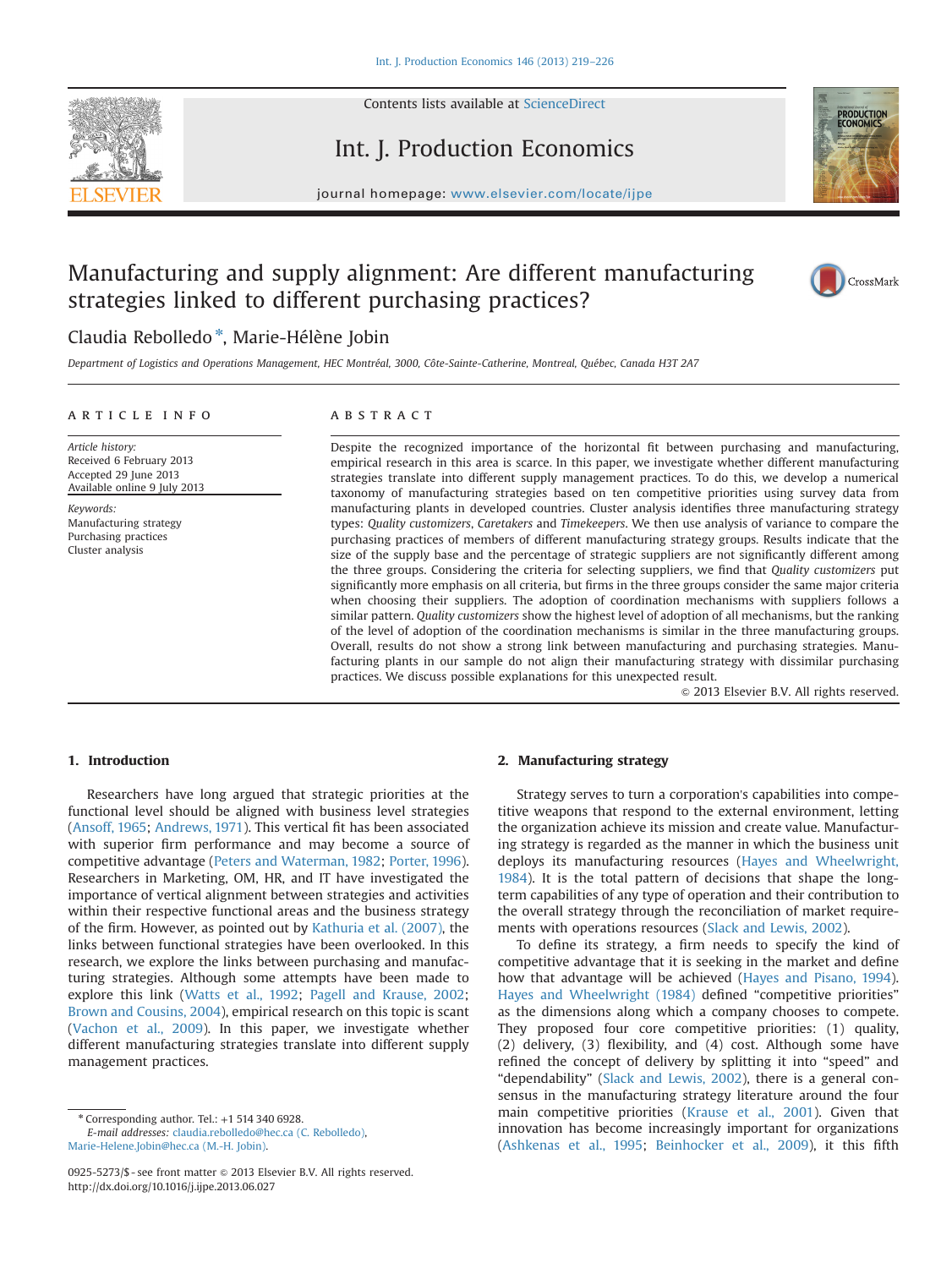dimension should be included among the generic capabilities. Similarly, the importance of the service dimension has grown dramatically in manufacturing firms [\(Gebauer, 2008](#page--1-0); [Gebauer](#page--1-0) [et al., 2008\)](#page--1-0), leading several organizations to totally redefine their value creation proposal through a service-dominant logic [\(Lusch](#page--1-0) [et al., 2008\)](#page--1-0). We thus consider it essential to include service as a competitive priority in this study.

Several taxonomies of manufacturing strategies have been proposed in the literature [\(Miles et al., 1978](#page--1-0); [Porter, 1980;](#page--1-0) [Stobaugh and](#page--1-0) [Telesio, 1983](#page--1-0); [de Meyer, 1992;](#page--1-0) [Miller and Roth, 1994](#page--1-0); [Kathuria, 2000;](#page--1-0) [Frohlich and Dixon, 2001](#page--1-0); [Christiansen et al., 2003](#page--1-0); [Zhao et al., 2006](#page--1-0)). Among the contributions in this area, [Miller and Roth \(1994\)](#page--1-0) classified organizations according to a taxonomy based on their competitive capabilities. The classification they obtained is very typical of the generic operation strategies that emerge from a transversal analysis performed on all the taxonomies proposed in the literature [\(Martin-](#page--1-0)[Peña and Díaz-Garrido, 2008](#page--1-0)). The taxonomy of [Miller and Roth \(1994\)](#page--1-0) is based on the relative importance attached to eleven competitive capabilities by 164 large American manufacturing business units. They categorized the business units into three groups, which they called Caretakers, Innovators, and Marketeers. They also explored elements of the strategic context to discern links between profiles identified, and found that the clusters tend to differ in terms of the stage of their product life and by the degree of product standardization. [Frohlich and](#page--1-0) [Dixon \(2001\)](#page--1-0) revisited Miller and Roth's study and confirmed the three groups identified above using a global sample (IMSS 1998).

#### 3. Purchasing strategy

Purchasing strategy and its potential contribution to the firm's objectives has attracted considerable attention. Most of the research in the area has focused on the strategic nature of purchasing and the importance of linking purchasing to corporate strategy [\(Das and](#page--1-0) [Narasimhan, 2000;](#page--1-0) [Chen et al., 2004;](#page--1-0) [González-Benito, 2007\)](#page--1-0). Similar to manufacturing, purchasing has evolved from being an obscure support function to having an increasingly important role in helping the firm obtain a sustainable competitive advantage [\(Brown](#page--1-0) [and Cousins, 2004](#page--1-0); [Chen et al., 2004;](#page--1-0) [Ellram and Carr, 1994](#page--1-0)).

The literature on purchasing strategy can be classified in three categories: "specific strategies employed by the purchasing function, purchasing's role in supporting the strategies of other functions and those of the firm as a whole, and the utilization of purchasing as a strategic function of the firm" ([Ellram and Carr,](#page--1-0) [1994](#page--1-0): 10). This study falls in the first category. We are interested in specific purchasing strategies, or practices, such as supply base optimization, buyer-supplier relationship development practices, supplier selection and retention, and purchasing integration [\(Das](#page--1-0) [and Narasimhan, 2000;](#page--1-0) [Krause et al., 2001;](#page--1-0) [Nollet et al., 2005;](#page--1-0) [González-Benito et al., 2010](#page--1-0)). Purchasing practices represent the content of the purchasing strategy and reflect a particular way of performing purchasing activities [\(Nollet et al., 2005](#page--1-0)). They are closely related to day-to-day activities and are internal to the purchasing function ([Baier et al., 2008](#page--1-0)).

### 4. Alignment between manufacturing and purchasing strategies

The importance of strategic alignment represents a common ground in the field of strategy. The vertical fit between manufacturing and business strategy has been explored extensively in the literature ([Skinner, 1969](#page--1-0); [Buffa, 1984](#page--1-0); [Ward and Duray, 2000](#page--1-0); [Rho et al., 2001;](#page--1-0) [Sun and Hong, 2002](#page--1-0); [Joshi et al., 2003](#page--1-0); [Slack and Lewis, 2002;](#page--1-0) [da](#page--1-0) [Silveira, 2005](#page--1-0)). Research on the vertical alignment between supply management and the overall business strategy is more recent [\(Narasimhan and Carter, 1998](#page--1-0); [Narasimhan and Das, 2001;](#page--1-0) [Krause](#page--1-0) [et al., 2001](#page--1-0); [Cousins, 2005](#page--1-0); [González-Benito, 2007;](#page--1-0) [Baier et al., 2008](#page--1-0)). [Baier et al. \(2008\)](#page--1-0) found that fit between business strategy and purchasing strategy, and between purchasing strategy and purchasing practices, is key to achieving superior financial performance. Exploring the links between purchasing practices, sourcing strategies, and competitive priorities, [Narasimhan and Carter \(1998\)](#page--1-0) assert that different competitive priorities are associated with different sourcing strategies. For example, firms whose competitive priority is total quality management (TQM) stress TQM and transactional cost management sourcing strategies, while firms focusing on customization and differentiation emphasize TQM sourcing strategies, time-based sourcing, internal integration, and green purchasing. [Cousins \(2005\)](#page--1-0) also confirmed the vertical alignment between supply strategy and the firm's competitive priorities. Survey data of manufacturing firms in the UK indicate that firms that define their competitive advantage as being cost-focused generally consider supply as playing merely a cost-reduction role, whereas those viewing their competitive advantage as being differentiated see supply as strategic. A different result is reported by [Vachon et al. \(2009\)](#page--1-0), who found that arm's length interactions, traditionally associated with cost-reduction strategies, were superseded by cooperative interactions in Canadian manufacturers that focus on efficiency.

Because purchasing and manufacturing form the core of the supply chain, the consistency between both functional strategies is crucial to support the corporate-level competitive strategy. Once the firm has chosen a particular manufacturing strategy, the purchasing function should put in place purchasing practices allowing the firm to acquire products that meet the manufacturing requirements [\(Watts](#page--1-0) [et al., 1992\)](#page--1-0). Despite the recognized importance of horizontal fit between purchasing and manufacturing, empirical research in this area is scarce. [Pagell and Krause \(2002\)](#page--1-0) found that plants whose manufacturing and purchasing managers share strategic priorities exhibit higher levels of performance than those whose manufacturing and purchasing managers do not agree on the importance of each of the competitive priorities. The importance of strategic integration between supply and operations for improved performance has also been reported by [Brown and Cousins \(2004\).](#page--1-0) Based on case studies of 24 plants, they found that the integration of supply and operations strategies is linked to reduced WIP, improved inventory management, quicker response times, and improved time-to-market. Strategic integration was operationalized examining the seniority and role of manufacturing and supply personnel and the role and importance of manufacturing and supply strategies within the plant. Similarly, [Ellegaard and Koch \(2012\)](#page--1-0) found that low integration between purchasing and operations has severe negative effects on the buying company's performance because it generates uncoordinated behaviors that harm supplier resource mobilization. More precisely, they found that the lack of operations support for major purchasing initiatives in a construction company resulted in poor exchange outcomes for the suppliers. While these studies demonstrate the strategic value of the horizontal manufacturing-purchasing integration, they do not explore the nature of this link, i.e. how different manufacturing strategies are associated with different purchasing practices. Do Caretakers, Innovators and Marketeers implement different purchasing practices? Before answering this question, we replicated [Miller and Roth](#page--1-0)'s (1994) taxonomy using recent survey data from firms in developed countries.

#### 5. Research methodology

#### 5.1. Data

This study uses data from the 2009 International Manufacturing Strategy Survey (IMSS). IMSS is a global research network